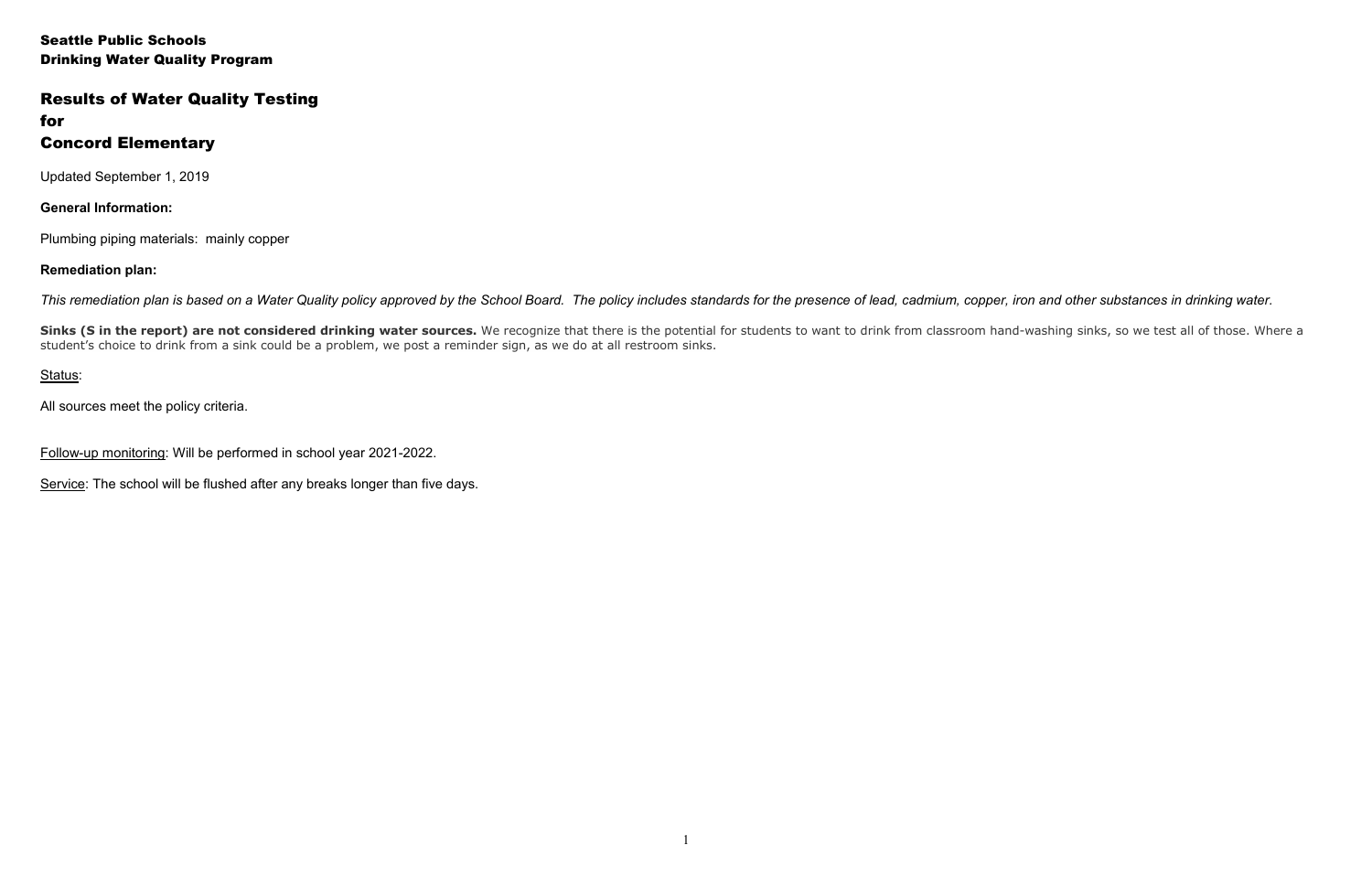# **Water Quality Testing Results:**

| Œ<br>eг<br>г<br>ı |  |
|-------------------|--|
|-------------------|--|

| reñeun        |                                                            |
|---------------|------------------------------------------------------------|
| <b>Symbol</b> | <b>Definition</b>                                          |
| <b>SE</b>     | service entry (main)                                       |
| B             | bubbler                                                    |
| S             | sink (faucet)                                              |
| B/S           | sink/bubbler combination                                   |
| S/B           | sink/bubbler combination                                   |
| ppb           | parts per billion                                          |
| ppm           | parts per million                                          |
| <b>NA</b>     | not applicable                                             |
| None          | no action required                                         |
| Unk           | unknown status or action                                   |
| Sample        | sample needs to be taken                                   |
| Re-test       | fixture needs to be resampled                              |
| Conf          | resample to confirm measurement                            |
| No flush      | not flushed before sampling                                |
| <b>Sink</b>   | sampled faucet of S/B combo                                |
| Used          | recently used; no 1st draw sample possible                 |
| PS            | post sign                                                  |
| Disable(d)    | fixture disabled in response to water quality testing      |
| <b>BDSS</b>   | Bubbler didsabled, sign on sink                            |
| IF            | install filter                                             |
| <b>RB</b>     | replace bubbler                                            |
| RB/IF         | replace bubbler and/or install filter                      |
| <b>RF</b>     | replace faucet                                             |
| RF/IF         | replace faucet and/or install filter                       |
| <b>BW</b>     | disable fixture and provide bottled water until remediated |
| Leaks         | leaking fixture                                            |
| <b>NW</b>     | not working properly (sample S when B of S/B NW)           |
| <b>OS</b>     | out of service - disabled until fixed                      |
| <b>RS</b>     | return to service - now passes testing                     |
| Rem           | Removed from system - no longer exists                     |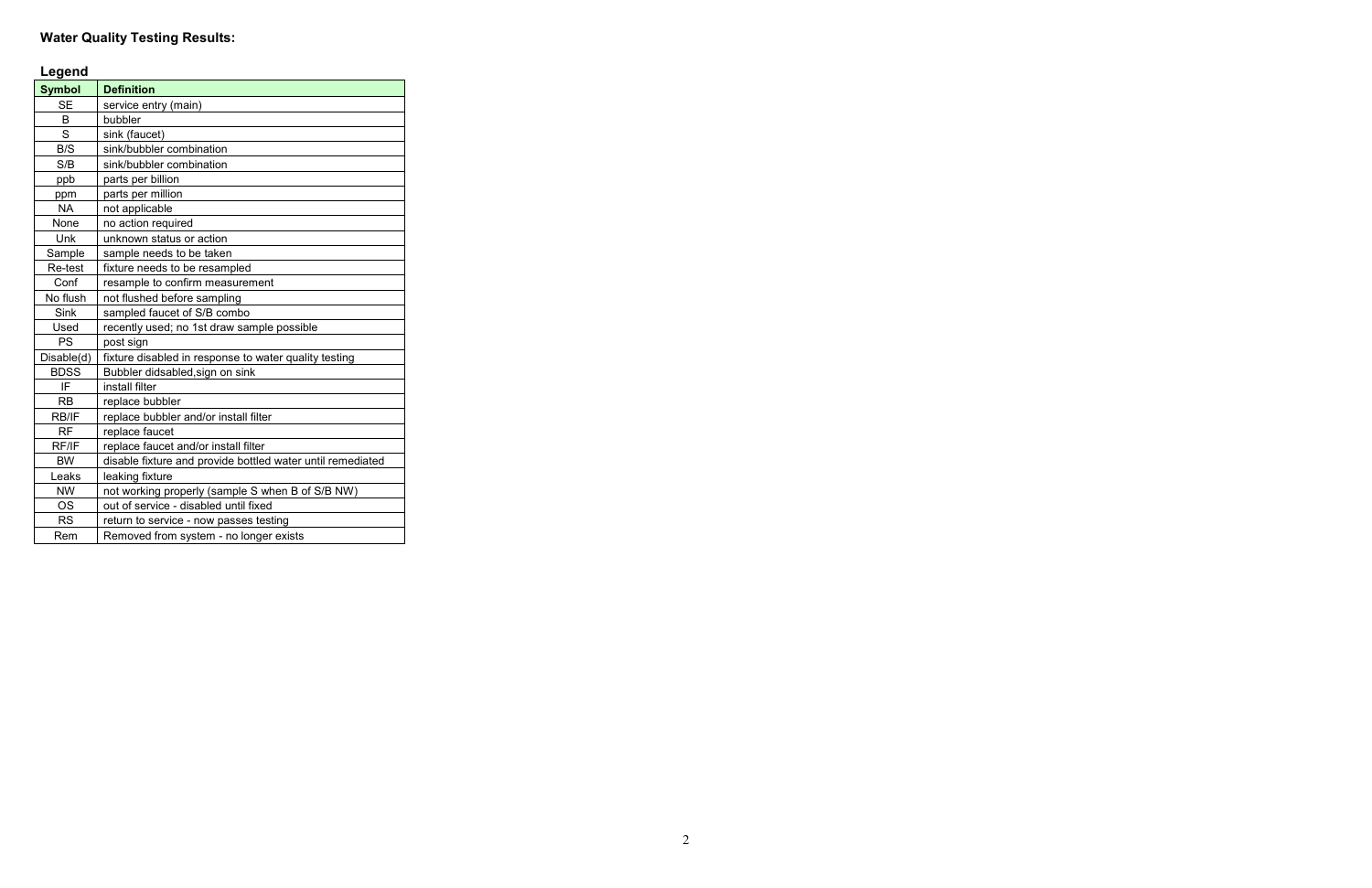|                   | <b>CURRENT STATUS</b> |                                                  |             |               |                |               |               |               |             |               |               |  |  |  |
|-------------------|-----------------------|--------------------------------------------------|-------------|---------------|----------------|---------------|---------------|---------------|-------------|---------------|---------------|--|--|--|
|                   |                       | <b>FIXTURE INFORMATION</b>                       | <b>LEAD</b> |               | <b>CADMIUM</b> |               | <b>COPPER</b> |               | <b>IRON</b> |               | OK?           |  |  |  |
| <b>Fixture ID</b> | <b>Type</b>           | Location                                         | Pass/Fail   | <b>Status</b> | Pass/Fail      | <b>Status</b> | Pass/Fail     | <b>Status</b> | Pass/Fail   | <b>Status</b> | Yes/No/Status |  |  |  |
| -01               | B                     | off main foyer, W lefthand                       | D           | None          | P              | None          | D             | None          |             | None          | Yes           |  |  |  |
| 02                | B                     | off main foyer, E righthand                      | P           | None          | $\mathsf{P}$   | None          | P             | None          |             |               | Yes           |  |  |  |
| 03                | S/B                   | room 101                                         | P.          | None          | P              | None          | P.            | None          |             |               | Yes           |  |  |  |
| 04                | S/B                   | room 103                                         | P           | None          | P              | None          | P.            | None          |             |               | Yes           |  |  |  |
| 05                | S/B                   | room 105                                         | D           | None          | P              | None          | P             | None          |             |               | Yes           |  |  |  |
| 06                | S/B                   | room 107                                         | D           | None          | P              | None          | P             | None          |             |               | Yes           |  |  |  |
| 07                | S/B                   | room 109                                         | D           | None          | D              | None          | P             | None          | D           | None          | Yes           |  |  |  |
| 09                | S/B                   | room 108                                         | P           | None          | P              | None          | P.            | None          | D           | None          | Yes           |  |  |  |
| 10                | S/B                   | room 106                                         | P.          | None          | D              | None          | P.            | None          | D           | None          | Yes           |  |  |  |
| 11                | S/B                   | room 209                                         | P           | None          | P              | None          | P             | None          | D           | None          | Yes           |  |  |  |
| 12                | S/B                   | room 210                                         | D           | None          | P              | None          | P.            | None          | D           | None          | Yes           |  |  |  |
| 13                | S/B                   | room 207                                         | D           | None          | P              | None          | P             | None          | D           | None          | Yes           |  |  |  |
| 14                | S/B                   | room 208                                         | D           | None          | P              | None          | P             | None          | D           | None          | Yes           |  |  |  |
| 15                | S/B                   | room 205                                         | P           | None          | P              | None          | P             | None          |             |               | Yes           |  |  |  |
| 16                | S/B                   | room 206                                         | P.          | None          | P              | None          | P.            | None          |             |               | Yes           |  |  |  |
| 17                | S/B                   | room 203                                         | P           | None          | P              | None          | P.            | None          |             |               | Yes           |  |  |  |
| 18                | S/B                   | room 201                                         | D           | None          | P              | None          | P             | None          |             |               | Yes           |  |  |  |
| 19                | B                     | 2nd floor off foyer (w), left                    | D           | None          | P              | None          | P             | None          |             |               | Yes           |  |  |  |
| 20                | B                     | 2nd floor off foyer (e), right                   | D           | None          | D              | None          | P             | None          |             |               | Yes           |  |  |  |
| 21                | S/B                   | room 221                                         | P           | None          | P              | None          | P.            | None          |             |               | Yes           |  |  |  |
| 22                | S/B                   | room 233                                         | P.          | None          | P              | None          | P.            | None          | <b>D</b>    | None          | Yes           |  |  |  |
| 23                | S/B                   | room 230                                         | P           | None          | P              | None          | P.            | None          |             |               | Yes           |  |  |  |
| 24                | S/B                   | room 222                                         | D           | None          | P              | None          | P.            | None          |             |               | Yes           |  |  |  |
| 25                | B                     | 2nd floor, east stair case (w), left             | D           | None          | P              | None          | P             | None          |             |               | Yes           |  |  |  |
| 26                | B                     | 2nd floor, east stair case (e), right            | D           | None          | P              | None          | P             | None          | D           | None          | Yes           |  |  |  |
| 27                | B                     | 3rd floor, west stair case (w), left             | P.          | None          | P              | None          | P             | None          |             |               | Yes           |  |  |  |
| 28                | B                     | 3rd floor, west stair case (e), right            | P.          | None          | P              | None          | P.            | None          |             |               | Yes           |  |  |  |
| 29                | S                     | lounge                                           | P           | None          | P              | None          | P.            | None          | D           | None          | Yes           |  |  |  |
| 30                | B                     | 3rd floor, east stair case (w), left             | D           | None          | P              | None          | P             | None          | P           | None          | Yes           |  |  |  |
| 31                | B                     | 3rd floor, east stair case (e), right            | D           | None          | P              | None          | P             | None          | D           | None          | Yes           |  |  |  |
| 37                | S                     | nurses office                                    | D           | None          | P              | None          | P             | None          | D           | None          | Yes           |  |  |  |
| 38                | B                     | 1st floor, s. stair case (w), left               | P           | None          | P              | None          | P.            | None          | D           | None          | Yes           |  |  |  |
| 39                | $\mathsf B$           | 1st floor, s. stair case (e), right              | P           | None          | P              | None          | P             | None          | P.          | None          | Yes           |  |  |  |
| 40                | B                     | east foyer (n), left                             | P           | None          | P              | None          | P             | None          | P           | None          | Yes           |  |  |  |
| 41                | B                     | east foyer (s), right                            | Þ           | None          | P              | None          | P.            | None          | <b>D</b>    | None          | Yes           |  |  |  |
| 42                | S                     | kitchen (east wall) - left hand west             | D           | None          | P              | None          | P             | None          | D           | None          | Yes           |  |  |  |
| 43                | $\sf B$               | trash room (s), left                             | D           | None          | P              | None          | P.            | None          | D           | None          | Yes           |  |  |  |
| 44                | $\mathsf B$           | trash room (n), right                            | P.          | None          | $\mathsf{P}$   | None          | P             | None          |             |               | Yes           |  |  |  |
| 49                | S                     | room 320 - LCR                                   | P           | None          | P              | None          | P.            | None          |             |               | Yes           |  |  |  |
| 50                | S                     | Kitchen entry lobby by freezer                   | P.          | None          | P              | None          | P.            | None          |             |               | Yes           |  |  |  |
| 51                | S                     | Kitchen east wall, right hand east; sister of 42 | P           | None          | P              | None          | P             | None          |             |               | Yes           |  |  |  |
| 52                | S                     | office work room                                 | P           | None          | P              | None          | P             | None          |             |               | Yes           |  |  |  |
| 54                | S                     | room 110                                         | D           | None          | P              | None          | P             | None          | D           | None          | Yes           |  |  |  |
| 55                | S                     | room 121i                                        | P.          | None          | P              | None          | P             | None          |             |               | Yes           |  |  |  |
| 56                | BF                    | east foyer, bottle filler                        | P.          | None          | D              | None          | P.            | None          |             |               | Yes           |  |  |  |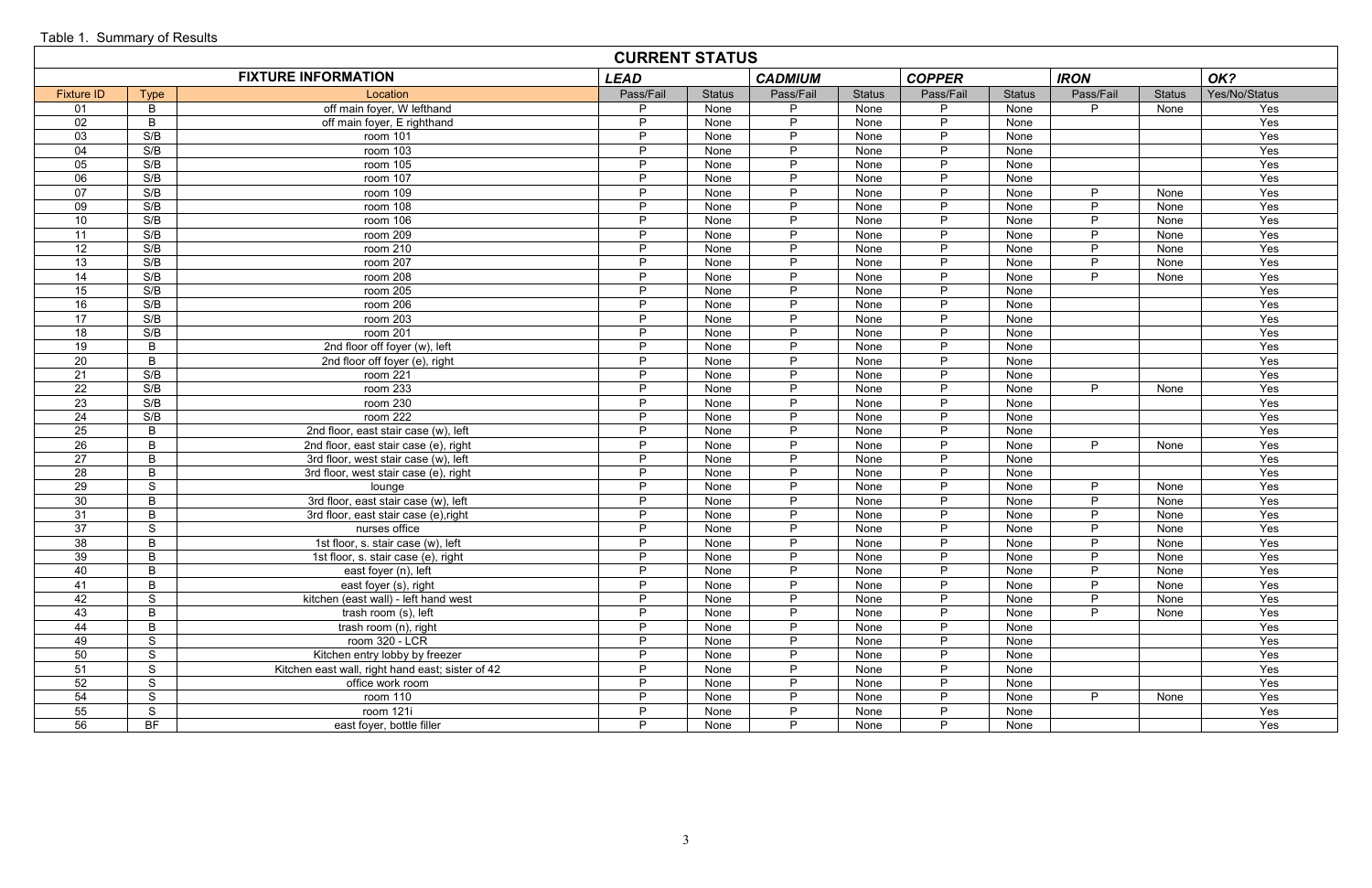### Table 2. Lead Test Results

|                   |               | <b>FIXTURE INFORMATION</b>                       |                 | 7/31/2009      |           |                | 10/7/2009 |           |                | 9/25/2012 |           |                | 10/8/2015 |           |              | 7/19/2019 |              | <b>Summary</b><br><b>Status</b> |        |
|-------------------|---------------|--------------------------------------------------|-----------------|----------------|-----------|----------------|-----------|-----------|----------------|-----------|-----------|----------------|-----------|-----------|--------------|-----------|--------------|---------------------------------|--------|
| Fixture ID   Type |               | Location                                         | 1st Draw        | Flush 30s      | Pass/Fail | 1st Draw       | Flush 30s | Pass/Fail | 1st Draw       | Flush 30s | Pass/Fail | 1st Draw       | Flush 30s | Pass/Fail | 1st Draw     | Flush 30s | Pass/Fail    | Pass/Fail                       | Status |
| 01                | B             | off main foyer, W lefthand                       | ั≺1             | $<$ 1          | P         |                |           |           | $<$ 1          | $<$ 1     | P         | ั≺1            | $<$ 1     | P         | $<$ 1        | -≺1       | P            | P                               | None   |
| 02                | B             | off main foyer, E righthand                      |                 | $<$ 1          | P         |                |           |           | $<$ 1          | $<$ 1     | P         | <1             | $<$ 1     | P.        | $<$ 1        | -≺1       | P            | P                               | None   |
| 03                | S/B           | room 101                                         | 3               |                | D         |                |           |           | $<$ 1          | $<$ 1     | P.        | $<$ 1          | $<$ 1     | P.        | $<$ 1        | $<$ 1     | P            | P                               | None   |
| 04                | S/B           | room 103                                         | 12              | $2^{\circ}$    |           | $\mathbf{3}$   | <1        | D         | $\overline{2}$ | $<$ 1     | P         | $<$ 1          | $<$ 1     | P.        | $<$ 1        | $<$ 1     | P            | P                               | None   |
| 05                | S/B           | room 105                                         | $\overline{5}$  | $\overline{2}$ | P         |                |           |           | $<$ 1          | $<$ 1     | P         | $<$ 1          | $<$ 1     | P.        | $<$ 1        | $<$ 1     | P            | P                               | None   |
| 06                | S/B           | room 107                                         | $\overline{2}$  | $<$ 1          | P.        |                |           |           | $<$ 1          | $<$ 1     | D         | $<$ 1          | $<$ 1     | D         | $<$ 1        | ั≺1       | P            | P                               | None   |
| 07                | S/B           | room 109                                         | $<$ 1           | $<$ 1          | P         |                |           |           | $<$ 1          | $<$ 1     | P.        | <1             | $<$ 1     | P.        | <1           | $\leq$ 1  | P            | P                               | None   |
| 09                | S/B           | room 108                                         |                 | $<$ 1          | P         |                |           |           | <1             | $<$ 1     | D         | <1             | $<$ 1     | D         | $<$ 1        | -≺1       | P            | P                               | None   |
| 10 <sup>°</sup>   | S/B           | room 106                                         | 5               |                | P         |                |           |           | $<$ 1          | $<$ 1     | P         | <1             | $<$ 1     | P.        | $<$ 1        | -≺1       | P            | P                               | None   |
| 11                | S/B           | room 209                                         |                 | $<$ 1          | P         |                |           |           | $<$ 1          | $<$ 1     | P         | $<$ 1          | $<$ 1     | P.        | $<$ 1        | $<$ 1     | P            | P                               | None   |
| 12 <sup>°</sup>   | S/B           | room 210                                         | - 1             | $<$ 1          | P         |                |           |           | $\overline{2}$ | $<$ 1     | P         | -1             | $<$ 1     | P.        | $<$ 1        | $\leq$ 1  | P            | P                               | None   |
| 13                | S/B           | room 207                                         | $\overline{2}$  | $<$ 1          | D         |                |           |           |                | $<$ 1     | P.        | $<$ 1          | $<$ 1     | P.        | $<$ 1        | ั≺1       | P            | P                               | None   |
| 14                | S/B           | room 208                                         | $\mathbf{3}$    | $<$ 1          | P         |                |           |           | $\mathbf{3}$   |           | P.        | -1             | $<$ 1     | P.        | $<$ 1        | -≺1       | P            | P                               | None   |
| 15 <sub>15</sub>  | S/B           | room 205                                         |                 | $<$ 1          | P         |                |           |           | $<$ 1          | $<$ 1     | P         | $<$ 1          | $<$ 1     | P.        | $<$ 1        | $<$ 1     | P            | P                               | None   |
| 16                | S/B           | room 206                                         |                 | $<$ 1          | D         |                |           |           | $<$ 1          | $<$ 1     | P         | <1             | $<$ 1     | D         | $<$ 1        | $<$ 1     | <b>P</b>     | P                               | None   |
| 17                | S/B           | room 203                                         | $\overline{2}$  | $<$ 1          | D         |                |           |           | $\overline{2}$ | $<$ 1     | D         | $<$ 1          | $<$ 1     | D         | <1           | $<$ 1     | P            | P                               | None   |
| 18                | S/B           | room 201                                         | <1              | $<$ 1          | D         |                |           |           | < 1            | $<$ 1     | P.        | <1             | $<$ 1     | D         | <1           | $<$ 1     | P            | P                               | None   |
| 19                | B             | 2nd floor off foyer (w), left                    | $<$ 1           | $<$ 1          | <b>P</b>  |                |           |           | <1             | $<$ 1     | <b>P</b>  | $<$ 1          | $<$ 1     | D         | $<$ 1        | ั≺1       | <b>P</b>     | P                               | None   |
| 20                | B             | 2nd floor off foyer (e), right                   | $<$ 1           | $<$ 1          | P         |                |           |           | $<$ 1          | $<$ 1     | P         | <1             | $<$ 1     | P.        | $<$ 1        | ั≺1       | P            | P                               | None   |
| 21                | S/B           | room 221                                         | $<$ 1           | $<$ 1          | P         |                |           |           |                | $<$ 1     | P         | $<$ 1          | $<$ 1     | P.        | $<$ 1        | $\leq$ 1  | P            | P                               | None   |
| 22                | S/B           | room 233                                         | $\overline{2}$  | $<$ 1          | P         |                |           |           | $<$ 1          | $<$ 1     | P.        | -1             | $<$ 1     | P.        | $<$ 1        | $\leq$ 1  | P            | P                               | None   |
| 23                | S/B           | room 230                                         | $\Delta$        | $<$ 1          | P         |                |           |           | $<$ 1          | $<$ 1     | P         | $<$ 1          | $<$ 1     | P.        | < 1          | $<$ 1     | P            | P                               | None   |
| 24                | S/B           | room 222                                         |                 | $<$ 1          | P         |                |           |           |                | $<$ 1     | <b>P</b>  | $<$ 1          | $<$ 1     | D.        | $<$ 1        | $<$ 1     | P            | P                               | None   |
| 25                | B             | 2nd floor, east stair case (w), left             | $\overline{2}$  | $<$ 1          | P         |                |           |           | <1             | $<$ 1     | <b>P</b>  | <1             | $<$ 1     | P.        | <1           | $<$ 1     | P            | P                               | None   |
| 26                | B             | 2nd floor, east stair case (e), right            |                 | $<$ 1          | D         |                |           |           | $<$ 1          | $<$ 1     | P.        | $<$ 1          | $<$ 1     | D         | $<$ 1        | ั≺1       | P            | P                               | None   |
| 27                | B             | 3rd floor, west stair case (w), left             | $<$ 1           | $<$ 1          | P         |                |           |           | $\overline{2}$ | $<$ 1     | P.        | $\overline{2}$ | $<$ 1     | P.        | $<$ 1        | -≺1       | P            | P                               | None   |
| 28                | B             | 3rd floor, west stair case (e), right            | 6               | 3              | D         |                |           |           | $<$ 1          | $<$ 1     | <b>P</b>  | <1             | $<$ 1     | P.        | $<$ 1        |           | P            | P                               | None   |
| 29                | S             | lounge                                           |                 | $<$ 1          | P         |                |           |           | $<$ 1          | $<$ 1     | P         | $<$ 1          | $<$ 1     | P.        | $<$ 1        | $<$ 1     | P            | P                               | None   |
| 30                | B             | 3rd floor, east stair case (w), left             | - 1             | $<$ 1          | P         |                |           |           | $<$ 1          | $<$ 1     | P         |                |           |           | -1           | $<$ 1     | P            | P                               | None   |
| 31                | B             | 3rd floor, east stair case (e), right            |                 | $<$ 1          | D         |                |           |           | $<$ 1          | $<$ 1     | P         | $<$ 1          | $<$ 1     | P         | $<$ 1        | <1        | P            | P                               | None   |
| 37                | ${\mathsf S}$ | nurses office                                    | $\overline{2}$  |                | P         |                |           |           | $<$ 1          | $<$ 1     | P         | $<$ 1          | $<$ 1     | P.        | < 1          | $<$ 1     | $\mathsf{P}$ | P                               | None   |
| 38                | $\mathsf B$   | 1st floor, s. stair case (w), left               |                 |                | P         |                |           |           | <1             | $<$ 1     | P         | $<$ 1          | $<$ 1     | P.        | <1           | $\leq$ 1  | P            | P                               | None   |
| 39                | B             | 1st floor, s. stair case (e), right              | $<$ 1           | <1             | P         |                |           |           | $<$ 1          | $<$ 1     | P         | <1             | $<$ 1     | P.        | $<$ 1        | $<$ 1     | P            | P                               | None   |
| 40                | B             | east foyer (n), left                             | <1              | $<$ 1          | P         |                |           |           | $<$ 1          | $<$ 1     | P         | <1             | $<$ 1     | P.        | <1           | $<$ 1     | P            | P                               | None   |
| 41                | B             | east foyer (s), right                            |                 | $<$ 1          | P         |                |           |           | $<$ 1          | $<$ 1     | P         | <1             | $<$ 1     | P.        | <1           | <1        | P            | P                               | None   |
| 42                | S             | kitchen (east wall) - left hand west             | $5\overline{5}$ | $<$ 1          | P         |                |           |           | <1             | $<$ 1     | P         | $\mathbf{3}$   | $<$ 1     | P.        | <1           | $\leq$ 1  | P.           | P                               | None   |
| 43                | B             | trash room (s), left                             |                 | $<$ 1          | P         |                |           |           | <1             | $<$ 1     | P         | <1             | $<$ 1     | P         | $<$ 1        | $<$ 1     | P            | P                               | None   |
| 44                | B             | trash room (n), right                            |                 | $<$ 1          | P         |                |           |           | $<$ 1          | $<$ 1     | P         | <1             | $<$ 1     | P.        | $<$ 1        | $\leq$ 1  | P            | P                               | None   |
| 49                | S             | room 320 - LCR                                   | 5               | $<$ 1          | P.        |                |           |           |                | $<$ 1     | P         | <1             | $<$ 1     | P         | < 1          | $<$ 1     | P            | P                               | None   |
| 50                | S             | Kitchen entry lobby by freezer                   | 54              |                |           | $\overline{1}$ | $<$ 1     | D         | $\overline{2}$ | $<$ 1     | <b>D</b>  | $\mathbf{3}$   | $<$ 1     | <b>D</b>  | $\mathbf{3}$ | $<$ 1     | P            | P                               | None   |
| 51                | S             | Kitchen east wall, right hand east; sister of 42 | $\mathbf{3}$    | $<$ 1          | P         |                |           |           | $<$ 1          | $<$ 1     | P         | <1             | $<$ 1     | P.        | <1           | $<$ 1     | P            | P                               | None   |
| 52                | S             | office work room                                 | <1              | $<$ 1          | P.        |                |           |           | <1             | $<$ 1     | P         | <1             | $<$ 1     | P         | <1           | $<$ 1     | P            | P                               | None   |
| 54                | S             | room 110                                         | $\overline{2}$  | $<$ 1          | P         |                |           |           |                | $<$ 1     | P         | $<$ 1          | $<$ 1     | P.        | $<$ 1        | $<$ 1     | P            | P                               | None   |
| 55                | S             | room 121i                                        | <1              |                | P         |                |           |           | $<$ 1          | $<$ 1     | P         | <1             | $<$ 1     | P.        | < 1          | $<$ 1     | P            | P                               | None   |
| 56                | <b>BF</b>     | east foyer, bottle filler                        |                 |                |           |                |           |           |                |           |           |                |           |           | < 1          | <1        | P            | P                               | None   |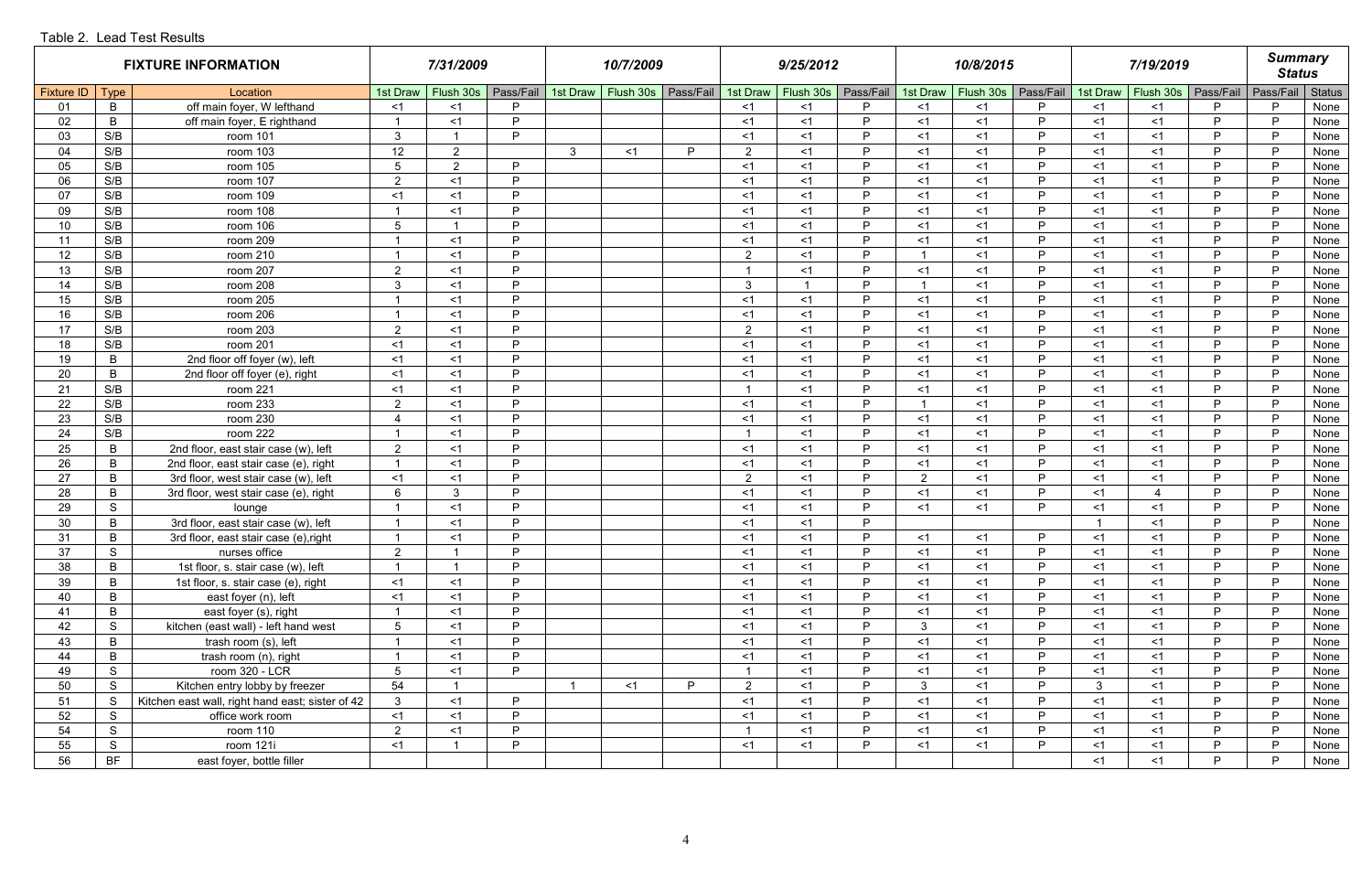### Table 3. Cadmium Test Results

|                   |                | <b>FIXTURE INFORMATION</b>                       |          | 7/31/2009 |           |          | 9/25/2012 |           |          | 10/8/2015 |           |          | 7/19/2019 |              | <b>Summary Status</b> |               |
|-------------------|----------------|--------------------------------------------------|----------|-----------|-----------|----------|-----------|-----------|----------|-----------|-----------|----------|-----------|--------------|-----------------------|---------------|
| <b>Fixture ID</b> | <b>Type</b>    | Location                                         | 1st Draw | Flush 30s | Pass/Fail | 1st Draw | Flush 30s | Pass/Fail | 1st Draw | Flush 30s | Pass/Fail | 1st Draw | Flush 30s | Pass/Fail    | Pass/Fail             | <b>Status</b> |
| 01                | B              | off main foyer, W lefthand                       | $<$ 1    | $<$ 1     | D         | $<$ 1    | $<$ 1     | P         | $<$ 1    | $<$ 1     | D.        | $<$ 1    | $<$ 1     | P            | P.                    | None          |
| 02                | B              | off main foyer, E righthand                      | $<$ 1    | $<$ 1     | D         | $<$ 1    | $<$ 1     | P         | $<$ 1    | $<$ 1     | D         | $<$ 1    | $<$ 1     | P            | P                     | None          |
| 03                | S/B            | room 101                                         | $<$ 1    | $<$ 1     | D         | $<$ 1    | $<$ 1     | D         | $<$ 1    | $<$ 1     | D         | $<$ 1    | $<$ 1     | D            | P                     | None          |
| 04                | S/B            | room 103                                         | $<$ 1    | $<$ 1     | D         | $<$ 1    | $<$ 1     | D         | $<$ 1    | $<$ 1     | D         | $<$ 1    | $<$ 1     | D            | P                     | None          |
| 05                | S/B            | room 105                                         | $<$ 1    | <1        | D         | $<$ 1    | $<$ 1     | D         | $<$ 1    | <1        | D         | $<$ 1    | $<$ 1     | D            | P                     | None          |
| 06                | S/B            | room 107                                         | $<$ 1    | $<$ 1     | D         | $<$ 1    | $<$ 1     | P         | $<$ 1    | $<$ 1     | D         | $<$ 1    | $<$ 1     | D            | P                     | None          |
| 07                | S/B            | room 109                                         | $<$ 1    | $<$ 1     | D.        | $<$ 1    | $<$ 1     | P         | $<$ 1    | <1        | D         | $<$ 1    | $<$ 1     | P            | P.                    | None          |
| 09                | S/B            | room 108                                         | $<$ 1    | $<$ 1     | D         | $<$ 1    | $<$ 1     | P         | $<$ 1    | $<$ 1     | D         | $<$ 1    | $<$ 1     | D            | P                     | None          |
| 10                | S/B            | room 106                                         | $<$ 1    | $<$ 1     | D         | $<$ 1    | $<$ 1     | P         | $<$ 1    | <1        | D.        | $<$ 1    | $<$ 1     | D            | P                     | None          |
| 11                | S/B            | room 209                                         | $<$ 1    | < 1       | D         | $<$ 1    | <1        | P         | $<$ 1    | <1        | D         | $<$ 1    | $<$ 1     | D            | P                     | None          |
| 12                | S/B            | room 210                                         | $<$ 1    | $<$ 1     | D         | $<$ 1    | $<$ 1     | P         | $<$ 1    | $<$ 1     | D         | $<$ 1    | $<$ 1     | D            | P                     | None          |
| 13                | S/B            | room 207                                         | $<$ 1    | <1        | D         | $<$ 1    | $<$ 1     | <b>D</b>  | $<$ 1    | < 1       | D         | $<$ 1    | $<$ 1     | D            | <b>D</b>              | None          |
| 14                | S/B            | room 208                                         | $<$ 1    | <1        | D         | $<$ 1    | $<$ 1     | <b>D</b>  | $<$ 1    | <1        | D         | $<$ 1    | $<$ 1     | D            | P                     | None          |
| 15                | S/B            | room 205                                         | $<$ 1    | $<$ 1     | D         | $<$ 1    | $<$ 1     | P         | $<$ 1    | $<$ 1     | D         | $<$ 1    | $<$ 1     | D            | P.                    | None          |
| 16                | S/B            | room 206                                         | $<$ 1    | < 1       | D         | $<$ 1    | <1        | P         | $<$ 1    | <1        | D         | $<$ 1    | $<$ 1     | D            | <b>D</b>              | None          |
| 17                | S/B            | room 203                                         | $<$ 1    | $<$ 1     | D         | $<$ 1    | $<$ 1     | P         | $<$ 1    | $<$ 1     | D         | $<$ 1    | $<$ 1     | D            | P                     | None          |
| 18                | S/B            | room 201                                         | $<$ 1    | < 1       | D         | $<$ 1    | $<$ 1     | P         | $<$ 1    | <1        | D         | $<$ 1    | $<$ 1     | D            | P                     | None          |
| 19                | $\mathsf B$    | 2nd floor off foyer (w), left                    | $<$ 1    | $<$ 1     | D         | $<$ 1    | $<$ 1     | P         | $<$ 1    | $<$ 1     | D         | $<$ 1    | $<$ 1     | D            | P                     | None          |
| 20                | B              | 2nd floor off foyer (e), right                   | $<$ 1    | $<$ 1     | D         | $<$ 1    | $<$ 1     | P         | $<$ 1    | <1        | D         | $<$ 1    | $<$ 1     | D            | P                     | None          |
| 21                | S/B            | room 221                                         | $<$ 1    | $<$ 1     | D         | $<$ 1    | $<$ 1     | P         | $<$ 1    | $<$ 1     | D         | $<$ 1    | $<$ 1     | D            | P                     | None          |
| 22                | S/B            | room 233                                         | $<$ 1    | $<$ 1     | D         | $<$ 1    | $<$ 1     | P         | $<$ 1    | $<$ 1     | D         | $<$ 1    | $<$ 1     | D            | P                     | None          |
| 23                | S/B            | room 230                                         | $<$ 1    | $<$ 1     | D         | $<$ 1    | $<$ 1     | P         | $<$ 1    | <1        | D         | $<$ 1    | $<$ 1     | D            | P                     | None          |
| 24                | S/B            | room 222                                         | $<$ 1    | <1        | D         | $<$ 1    | $<$ 1     | P         | $<$ 1    | $<$ 1     | D         | $<$ 1    | $<$ 1     | D            | P.                    | None          |
| 25                | B              | 2nd floor, east stair case (w), left             | $<$ 1    | <1        | D         | $<$ 1    | $<$ 1     | <b>D</b>  | $<$ 1    | $<$ 1     | D         | $<$ 1    | $<$ 1     | D            | P                     | None          |
| 26                | B              | 2nd floor, east stair case (e), right            | $<$ 1    | $<$ 1     | D         | $<$ 1    | <1        | P         | $<$ 1    | <1        | D         | $<$ 1    | $<$ 1     | D            | P                     | None          |
| 27                | B              | 3rd floor, west stair case (w), left             | $<$ 1    | $<$ 1     | D.        | $<$ 1    | $<$ 1     | P         | $<$ 1    | $<$ 1     | D         | $<$ 1    | $<$ 1     | P            | P.                    | None          |
| 28                | $\mathsf B$    | 3rd floor, west stair case (e), right            | $<$ 1    | <1        | D         | $<$ 1    | <1        | <b>D</b>  | $<$ 1    | <1        | D         | $<$ 1    | <1        | D            | P                     | None          |
| 29                | S              | lounge                                           | $<$ 1    | $<$ 1     | D         | $<$ 1    | $<$ 1     | P         | $<$ 1    | $<$ 1     | D.        | $<$ 1    | $<$ 1     | D            | P                     | None          |
| 30                | B              | 3rd floor, east stair case (w), left             | $<$ 1    | $<$ 1     | D         | $<$ 1    | $<$ 1     | D         |          |           |           | $<$ 1    | $<$ 1     | D            | P                     | None          |
| 31                | $\overline{B}$ | 3rd floor, east stair case (e), right            | $<$ 1    | $<$ 1     | D         | $<$ 1    | $<$ 1     | <b>D</b>  | $<$ 1    | $<$ 1     | D         | $<$ 1    | $<$ 1     | D            | P                     | None          |
| 37                | ${\mathsf S}$  | nurses office                                    | $<$ 1    | $<$ 1     | P.        | $<$ 1    | $<$ 1     | P         | $<$ 1    | $<$ 1     | D.        | $<$ 1    | $<$ 1     | P            | P                     | None          |
| 38                | $\mathsf B$    | 1st floor, s. stair case (w), left               | $<$ 1    | $<$ 1     | D.        | $<$ 1    | $<$ 1     | P         | $<$ 1    | $<$ 1     | D.        | $<$ 1    | $<$ 1     | P            | P                     | None          |
| 39                | $\mathsf B$    | 1st floor, s. stair case (e), right              | $<$ 1    | $<$ 1     | P.        | $<$ 1    | <1        | P         | $<$ 1    | $<$ 1     | P         | $<$ 1    | $<$ 1     | P            | P                     | None          |
| 40                | $\mathsf B$    | east foyer (n), left                             | $<$ 1    | $<$ 1     | D.        | $<$ 1    | $<$ 1     | <b>D</b>  | $<$ 1    | $<$ 1     | D.        | $<$ 1    | $<$ 1     | D            | P                     | None          |
| 41                | $\, {\sf B}$   | east foyer (s), right                            | $<$ 1    | $<$ 1     | D         | $<$ 1    | $<$ 1     | P         | $<$ 1    | $<$ 1     | D         | $<$ 1    | $<$ 1     | P            | P                     | None          |
| 42                | S              | kitchen (east wall) - left hand west             | $<$ 1    | $<$ 1     | D         | $<$ 1    | $<$ 1     | P         | $<$ 1    | $<$ 1     | D         | $<$ 1    | $<$ 1     | P            | P                     | None          |
| 43                | $\mathsf B$    | trash room (s), left                             | $<$ 1    | $<$ 1     | D.        | $<$ 1    | $<$ 1     | P         | $<$ 1    | $<$ 1     | D.        | $<$ 1    | $<$ 1     | P            | P                     | None          |
| 44                | $\mathsf B$    | trash room (n), right                            | $<$ 1    | <1        | P.        | $<$ 1    | $<$ 1     | P         | $<$ 1    | <1        | D.        | $<$ 1    | $<$ 1     | P            | P                     | None          |
| 49                | S              | room 320 - LCR                                   | $<$ 1    | $<$ 1     | D.        | $<$ 1    | $<$ 1     | P         | $<$ 1    | $<$ 1     | D.        | $<$ 1    | $<$ 1     | P            | P                     | None          |
| 50                | S              | Kitchen entry lobby by freezer                   | $<$ 1    | $<$ 1     | D         | $<$ 1    | $<$ 1     | P         | $<$ 1    | <1        | D         | $<$ 1    | $<$ 1     | P            | P                     | None          |
| 51                | S              | Kitchen east wall, right hand east; sister of 42 | $<$ 1    | $<$ 1     | D         | $<$ 1    | <1        | <b>D</b>  | $<$ 1    | $<$ 1     | D         | $<$ 1    | $<$ 1     | D            | P                     | None          |
| 52                | S              | office work room                                 | $<$ 1    | $<$ 1     | D.        | $<$ 1    | <1        | P         | $<$ 1    | $<$ 1     | P.        | $<$ 1    | $<$ 1     | $\mathsf{P}$ | P                     | None          |
| 54                | S              | room 110                                         | $<$ 1    | <1        | P.        | $<$ 1    | <1        | P         | $<$ 1    | $<$ 1     | P.        | $<$ 1    | <1        | P            | P                     | None          |
| 55                | S              | room 121i                                        | $<$ 1    | $<$ 1     | P.        | $<$ 1    | $<$ 1     | P         | $<$ 1    | $<$ 1     | D.        | $<$ 1    | $<$ 1     | D            | P                     | None          |
| 56                | <b>BF</b>      | east foyer, bottle filler                        |          |           |           |          |           |           |          |           |           | $<$ 1    | $<$ 1     | P            | P                     | None          |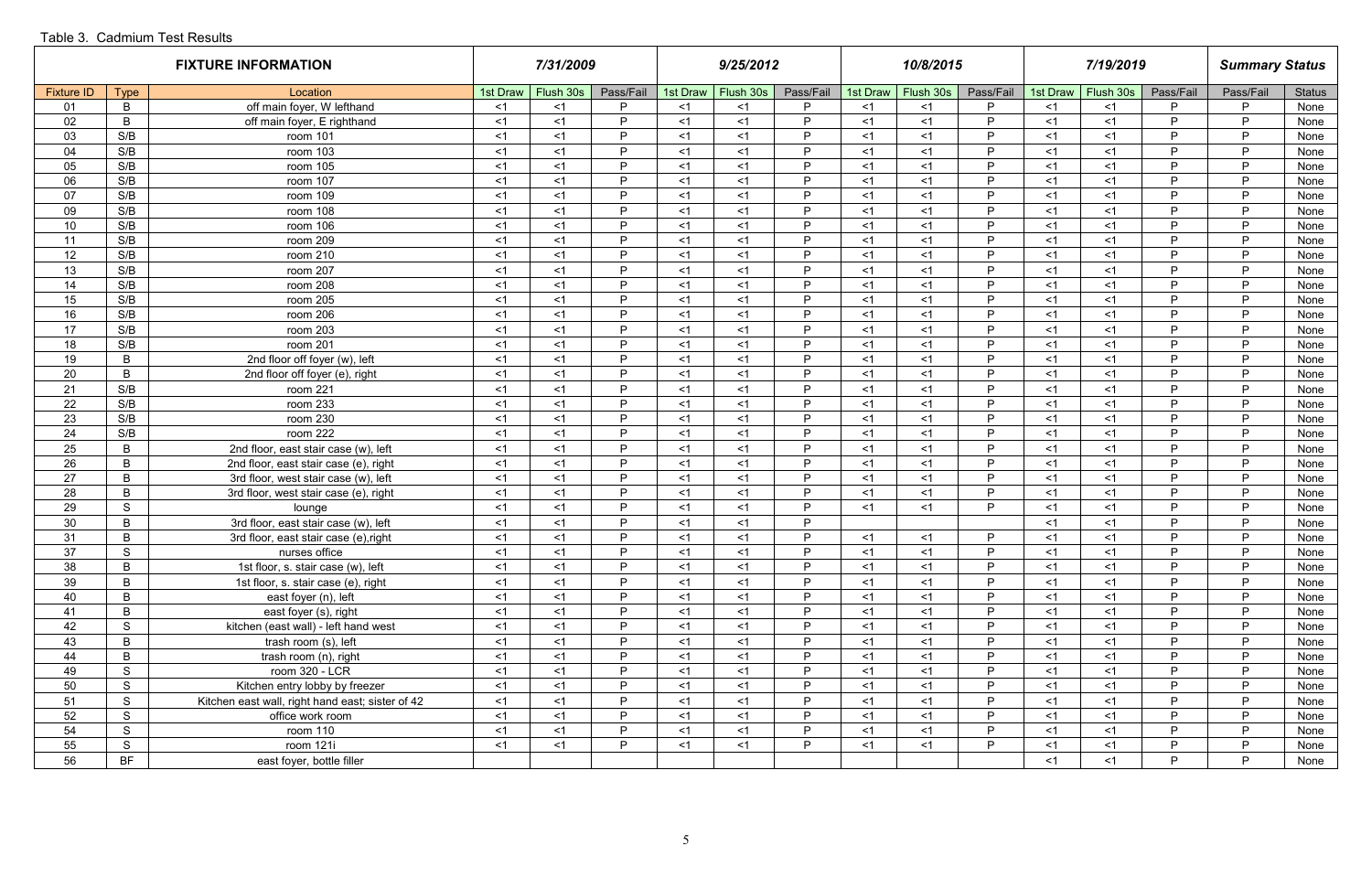|                   |               | <b>FIXTURE INFORMATION</b>                       |                | 7/31/2009      |           |              | 9/25/2012     |           |              | 10/8/2015      |           |                | 7/19/2019      |                   | <b>Summary Status</b> |               |
|-------------------|---------------|--------------------------------------------------|----------------|----------------|-----------|--------------|---------------|-----------|--------------|----------------|-----------|----------------|----------------|-------------------|-----------------------|---------------|
| <b>Fixture ID</b> | <b>Type</b>   | Location                                         | 1st Draw       | Flush 30s      | Pass/Fail | 1st Draw     | Flush 30s     | Pass/Fail | 1st Draw     | Flush 30s      | Pass/Fail | 1st Draw       | Flush 30s      | Pass/Fail         | Pass/Fail             | <b>Status</b> |
| 01                | B             | off main foyer, W lefthand                       | 0.406          | 0.237          | P         | 0.213        | 0.138         | D         | 0.126        | 0.088          | P         | 0.135          | 0.111          | P                 | P                     | None          |
| 02 <sub>2</sub>   | B             | off main foyer, E righthand                      | 0.377          | 0.202          | P         | 0.2          | 0.146         | D         | 0.121        | 0.058          | P         | 0.134          | 0.082          | P                 | P                     | None          |
| 03                | S/B           | room 101                                         | 0.33           | 0.207          | P         | 0.19         | 0.186         | D         | 0.119        | 0.06           | P         | 0.128          | 0.087          | P                 | P                     | None          |
| 04                | S/B           | room 103                                         | 0.33           | 0.383          | P         | 0.18         | 0.232         | D         | 0.125        | 0.069          | P         | 0.155          | 0.073          | P                 | P                     | None          |
| 05                | S/B           | room 105                                         | 0.294          | 0.395          | P         | 0.264        | 0.221         | D         | 0.144        | 0.09           | P         | 0.168          | 0.09           | P                 | P                     | None          |
| 06                | S/B           | room 107                                         | 0.347          | 0.306          | P         | 0.217        | 0.262         | P         | 0.134        | 0.097          | P         | 0.177          | 0.119          | D                 | P                     | None          |
| 07                | S/B           | room 109                                         | 0.408          | 0.523          | P         | 0.239        | 0.213         | D         | 0.139        | 0.132          | P         | 0.211          | 0.136          | P                 | P                     | None          |
| 09                | S/B           | room 108                                         | 0.358          | 0.31           | P         | 0.221        | 0.256         | D         | 0.131        | 0.099          | P         | 0.149          | 0.102          | P                 | P                     | None          |
| 10                | S/B           | room 106                                         | 0.468          | 0.343          | P         | 0.196        | 0.231         | D         | 0.122        | 0.083          | P         | 0.167          | 0.096          | P                 | P                     | None          |
| 11                | S/B           | room 209                                         | 0.382          | 0.387          | P         | 0.227        | 0.224         | P         | 0.12         | 0.122          | P         | 0.558          | 0.177          | P                 | P                     | None          |
| 12                | S/B           | room 210                                         | 0.382          | 0.512          | P         | 0.293        | 0.199         | P         | 0.196        | 0.126          | P         | 0.573          | 0.145          | P                 | P                     | None          |
| 13                | S/B           | room 207                                         | 0.369          | 0.394          | P         | 0.201        | 0.216         | P         | 0.123        | 0.13           | P         | 0.227          | 0.099          | P                 | P                     | None          |
| 14                | S/B           | room 208                                         | 0.414          | 0.398          | P         | 0.228        | 0.217         | D         | 0.112        | 0.109          | P         | 0.136          | 0.095          | <b>D</b>          | P                     | None          |
| 15                | S/B           | room 205                                         | 0.368          | 0.335          | P         | 0.209        | 0.196         | D         | 0.128        | 0.128          | P         | 0.112          | 0.087          | P                 | P                     | None          |
| 16                | S/B           | room 206                                         | 0.404          | 0.48           | P         | 0.225        | 0.21          | D         | 0.131        | 0.116          | P         | 0.1            | 0.08           | P                 | P                     | None          |
| 17                | S/B           | room 203                                         | 0.338          | 0.284          | P         | 0.211        | 0.206         | D         | 0.109        | 0.111          | P         | 0.163          | 0.1            | D                 | P                     | None          |
| 18                | S/B           | room 201                                         | 0.355          | 0.37           | P         | 0.194        | 0.172         | P         | 0.108        | 0.075          | P         | 0.082          | 0.061          | P                 | P                     | None          |
| 19                | B             | 2nd floor off foyer (w), left                    | 0.501          | 0.369          | P         | 0.14         | 0.137         | D         | 0.035        | 0.032          | P         | 0.285          | 0.137          | D                 | P                     | None          |
| 20                | B             | 2nd floor off foyer (e), right                   | 0.201          | 0.201          | P.        | 0.253        | 0.251         | D         | 0.142        | 0.1            | P         | 0.069          | 0.051          | D                 | P                     | None          |
| 21                | S/B           | room 221                                         | 0.406          | 0.177          | P         | 0.188        | 0.142         | <b>D</b>  | 0.113        | 0.084          | P         | 0.147          | 0.096          | P                 | P                     | None          |
| 22                | S/B           | room 233                                         | 0.285          | 0.16           | P         | 0.16         | 0.065         | D         | 0.084        | 0.042          | P         | 0.143          | 0.063          | P                 | P                     | None          |
| 23                | S/B           | room 230                                         | 0.302          | 0.392          | P         | 0.256        | 0.262         | <b>D</b>  | 0.118        | 0.124          | P         | 0.143          | 0.157          | P                 | P                     | None          |
| 24                | S/B           | room 222                                         | 0.377          | 0.242          | P         | 0.199        | 0.223         | D         | 0.106        | 0.115          | P         | 0.145          | 0.155          | P                 | P                     | None          |
| 25                | B             | 2nd floor, east stair case (w), left             | 0.372          | 0.154          | P         | 0.291        | 0.271         | D         | 0.266        | 0.246          | P         | 0.106          | 0.082          | D                 | P                     | None          |
| 26                | B             | 2nd floor, east stair case (e), right            | 0.534          | 0.192          | P         | 0.198        | 0.108         | D         | 0.071        | 0.034          | P         | 0.335          | 0.207          | D.                | P                     | None          |
| 27                | B             | 3rd floor, west stair case (w), left             | 0.447          | 0.462          | P         | 0.138        | 0.13          | D         | 0.046        | 0.029          | P         | 0.291          | 0.266          | P                 | P                     | None          |
| 28                | B             | 3rd floor, west stair case (e), right            | 0.38           | 0.337          | P         | 0.309        | 0.281         | D         | 0.182        | 0.152          | P         | 0.115          | 0.092          | P                 | P                     | None          |
| 29                | S             | lounge                                           | 0.308          | 0.247          | P         | 0.148        | 0.138         | P         | 0.067        | 0.054          | P         | 0.119          | 0.121          | P                 | P                     | None          |
| 30                | B             | 3rd floor, east stair case (w), left             | 0.448          | 0.374          | P         | 0.289        | 0.253         | D         |              |                |           | 0.264          | 0.18           | P<br>P            | P                     | None          |
| 31                | B             | 3rd floor, east stair case (e), right            | 0.616          | 0.572          | P<br>P    | 0.253        | 0.146         | P<br>P.   | 0.148        | 0.105          | P         | 0.342          | 0.328          |                   | P                     | None          |
| 37                | ${\mathsf S}$ | nurses office                                    | 0.315          | 0.289          | P         | 0.171        | 0.173         | D         | 0.101        | 0.104          | P<br>P    | 0.152          | 0.123          | $\mathsf{P}$<br>P | P<br>P                | None          |
| 38                | B             | 1st floor, s. stair case (w), left               | 0.313          | 0.158          | P         | 0.183        | 0.163         | D         | 0.03         | 0.027<br>0.047 | P.        | 0.153          | 0.071          | P                 | P                     | None          |
| 39<br>40          | B<br>B        | 1st floor, s. stair case (e), right              | 0.433<br>0.359 | 0.189<br>0.348 | P         | 0.2<br>0.168 | 0.106         | D         | 0.1<br>0.093 | 0.075          | P         | 0.153<br>0.093 | 0.084<br>0.081 | P                 | P                     | None          |
| 41                | B             | east foyer (n), left<br>east foyer (s), right    | 0.33           | 0.252          | P         | 0.171        | 0.16<br>0.159 | D         | 0.085        | 0.071          | P         | 0.077          | 0.083          | D                 | P                     | None          |
| 42                | S             | kitchen (east wall) - left hand west             | 0.316          | 0.088          | P         | 0.047        | 0.034         | <b>D</b>  | 0.062        | 0.032          | P         | 0.094          | 0.071          | P                 | P                     | None          |
| 43                | B             | trash room (s), left                             | 0.424          | 0.128          | P         | 0.243        | 0.047         | <b>D</b>  | 0.171        | 0.087          | P         | 0.164          | 0.092          | P                 | P                     | None<br>None  |
| 44                | B             | trash room (n), right                            | 0.513          | 0.087          | P         | 0.224        | 0.035         | D         | 0.129        | 0.048          | P         | 0.182          | 0.116          | P                 | P                     | None          |
| 49                | S             | room 320 - LCR                                   | 0.31           | 0.452          | P         | 0.27         | 0.303         | D         | 0.174        | 0.182          | P         | 0.245          | 0.285          | P                 | P                     |               |
| 50                | S             | Kitchen entry lobby by freezer                   | 1.26           | 0.087          | P         | 0.215        | 0.033         | D         | 0.14         | 0.083          | P         | 0.217          | 0.154          | P                 | P                     | None<br>None  |
| 51                | S             | Kitchen east wall, right hand east; sister of 42 | 0.348          | 0.067          | P         | 0.053        | 0.037         | P         | 0.031        | 0.029          | P         | 0.082          | 0.076          | P                 | P                     | None          |
| 52                | S             | office work room                                 | 0.29           | 0.152          | P         | 0.157        | 0.14          | D         | 0.08         | 0.058          | P         | 0.124          | 0.053          | P                 | P                     | None          |
| 54                | S             | room 110                                         | 0.374          | 0.432          | P         | 0.213        | 0.231         | D         | 0.083        | 0.075          | P.        | 0.186          | 0.125          | P                 | P                     | None          |
| 55                | S             | room 121i                                        | 0.138          | 0.262          | P         | 0.135        | 0.147         | D         | 0.097        | 0.123          | P         | 0.142          | 0.16           | D                 | P                     | None          |
| 56                | <b>BF</b>     | east foyer, bottle filler                        |                |                |           |              |               |           |              |                |           | 0.091          | 0.083          | P                 | P                     | None          |
|                   |               |                                                  |                |                |           |              |               |           |              |                |           |                |                |                   |                       |               |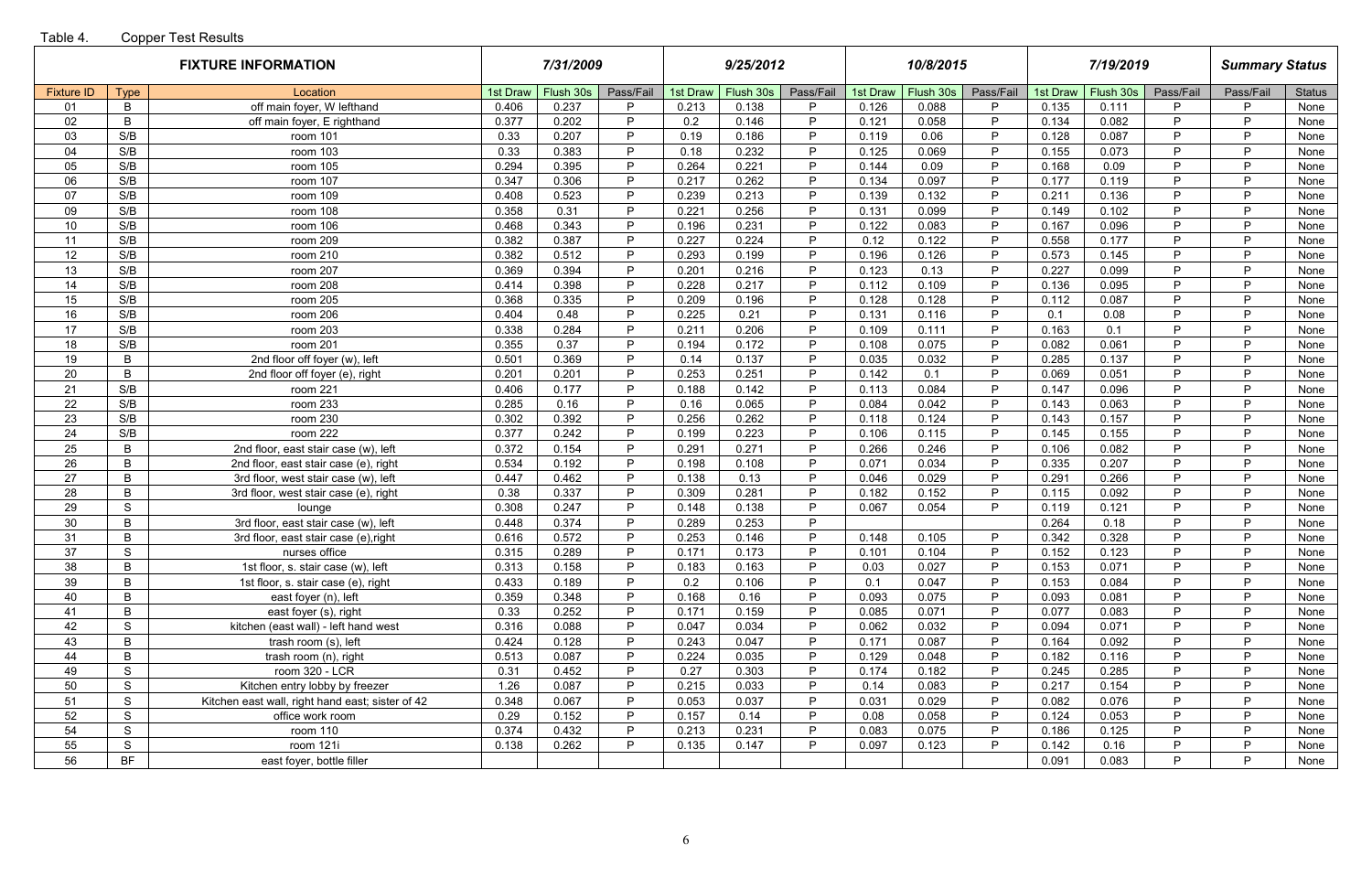|                   |                | <b>FIXTURE INFORMATION</b>                       |          | 7/31/2009 |          | 9/25/2012 |          | 10/8/2015 |          | 7/19/2019 | <b>Summary Status</b> |               |
|-------------------|----------------|--------------------------------------------------|----------|-----------|----------|-----------|----------|-----------|----------|-----------|-----------------------|---------------|
| <b>Fixture ID</b> | <b>Type</b>    | Location                                         | Flush 2m | Pass/Fail | Flush 2m | Pass/Fail | Flush 2m | Pass/Fail | Flush 2m | Pass/Fail | Pass/Fail             | <b>Status</b> |
| 01                | $\, {\bf B}$   | off main foyer, W lefthand                       |          |           |          |           |          |           |          |           | P                     | None          |
| 02                | $\mathsf B$    | off main foyer, E righthand                      |          |           |          |           |          |           |          |           |                       |               |
| 03                | S/B            | room 101                                         |          |           |          |           |          |           |          |           |                       |               |
| 04                | S/B            | room 103                                         |          |           |          |           |          |           |          |           |                       |               |
| 05                | S/B            | room 105                                         |          |           |          |           |          |           |          |           |                       |               |
| 06                | S/B            | room 107                                         |          |           |          |           |          |           |          |           |                       |               |
| 07                | S/B            | room 109                                         | < 0.05   | P         |          |           |          |           |          |           | P                     | None          |
| 09                | S/B            | room 108                                         |          |           | < 0.05   | P         |          |           |          |           | P                     | None          |
| 10                | S/B            | room 106                                         |          |           |          |           | < 0.05   | P         |          |           | P                     | None          |
| 11                | S/B            | room 209                                         | < 0.05   | P         |          |           |          |           | < 0.05   | P         | P                     | None          |
| 12                | S/B            | room 210                                         |          |           | < 0.05   | P         |          |           |          |           | P                     | None          |
| 13                | S/B            | room 207                                         |          |           |          |           | < 0.05   | P.        |          |           | P                     | None          |
| 14                | S/B            | room 208                                         |          |           |          |           |          |           | < 0.05   | P         | P                     | None          |
| 15                | S/B            | room 205                                         |          |           |          |           |          |           |          |           |                       |               |
| 16                | S/B            | room 206                                         |          |           |          |           |          |           |          |           |                       |               |
| 17                | S/B            | room 203                                         |          |           |          |           |          |           |          |           |                       |               |
| 18                | S/B            | room 201                                         |          |           |          |           |          |           |          |           |                       |               |
| 19                | $\mathsf B$    | 2nd floor off foyer (w), left                    |          |           |          |           |          |           |          |           |                       |               |
| 20                | $\mathsf B$    | 2nd floor off foyer (e), right                   |          |           |          |           |          |           |          |           |                       |               |
| 21                | S/B            | room 221                                         |          |           |          |           |          |           |          |           |                       |               |
| 22                | S/B            | room 233                                         | < 0.05   | P         |          |           |          |           |          |           | P                     | None          |
| 23                | S/B            | room 230                                         |          |           |          |           |          |           |          |           |                       |               |
| 24                | S/B            | room 222                                         |          |           |          |           |          |           |          |           |                       |               |
| 25                | $\overline{B}$ | 2nd floor, east stair case (w), left             |          |           |          |           |          |           |          |           |                       |               |
| 26                | $\mathsf B$    | 2nd floor, east stair case (e), right            |          |           |          |           |          |           | < 0.05   | P         | P                     | None          |
| 27                | $\overline{B}$ | 3rd floor, west stair case (w), left             |          |           |          |           |          |           |          |           |                       |               |
| 28                | $\mathsf{B}$   | 3rd floor, west stair case (e), right            |          |           |          |           |          |           |          |           |                       |               |
| 29                | S              | lounge                                           | < 0.05   | P         |          |           |          |           |          |           | P                     | None          |
| 30                | $\mathsf B$    | 3rd floor, east stair case (w), left             |          |           | < 0.05   | P         |          |           |          |           | P                     | None          |
| 31                | $\overline{B}$ | 3rd floor, east stair case (e), right            | < 0.05   | P         |          |           | < 0.05   | P         |          |           | P                     | None          |
| 37                | <sub>S</sub>   | nurses office                                    |          |           |          |           |          |           | < 0.05   | P.        | P.                    | None          |
| 38                | $\, {\bf B}$   | 1st floor, s. stair case (w), left               |          |           | < 0.05   | P         |          |           |          |           | P                     | None          |
| 39                | $\, {\bf B}$   | 1st floor, s. stair case (e), right              | < 0.05   | P         |          |           | < 0.05   | P         |          |           | P                     | None          |
| 40                | $\, {\bf B}$   | east foyer (n), left                             |          |           |          |           |          |           |          |           | P                     | None          |
| 41                | $\, {\sf B}$   | east foyer (s), right                            |          |           | < 0.05   | P         |          |           |          |           | P                     | None          |
| 42                | S              | kitchen (east wall) - left hand west             |          |           |          |           | < 0.05   | P         |          |           | P                     | None          |
| 43                | $\, {\bf B}$   | trash room (s), left                             |          |           |          |           |          |           | < 0.05   | P         | P                     | None          |
| 44                | $\, {\sf B}$   | trash room (n), right                            |          |           |          |           |          |           |          |           |                       |               |
| 49                | $\mathsf S$    | room 320 - LCR                                   |          |           |          |           |          |           |          |           |                       |               |
| 50                | ${\mathsf S}$  | Kitchen entry lobby by freezer                   |          |           |          |           |          |           |          |           |                       |               |
| 51                | S              | Kitchen east wall, right hand east; sister of 42 |          |           |          |           |          |           |          |           |                       |               |
| 52                | S              | office work room                                 |          |           |          |           |          |           |          |           |                       |               |
| 54                | $\mathsf S$    | room 110                                         |          |           |          |           |          |           | < 0.05   | P         | P                     | None          |
| 55                | ${\mathsf S}$  | room 121i                                        |          |           |          |           |          |           |          |           |                       |               |
| 56                | <b>BF</b>      | east foyer, bottle filler                        |          |           |          |           |          |           |          |           |                       |               |